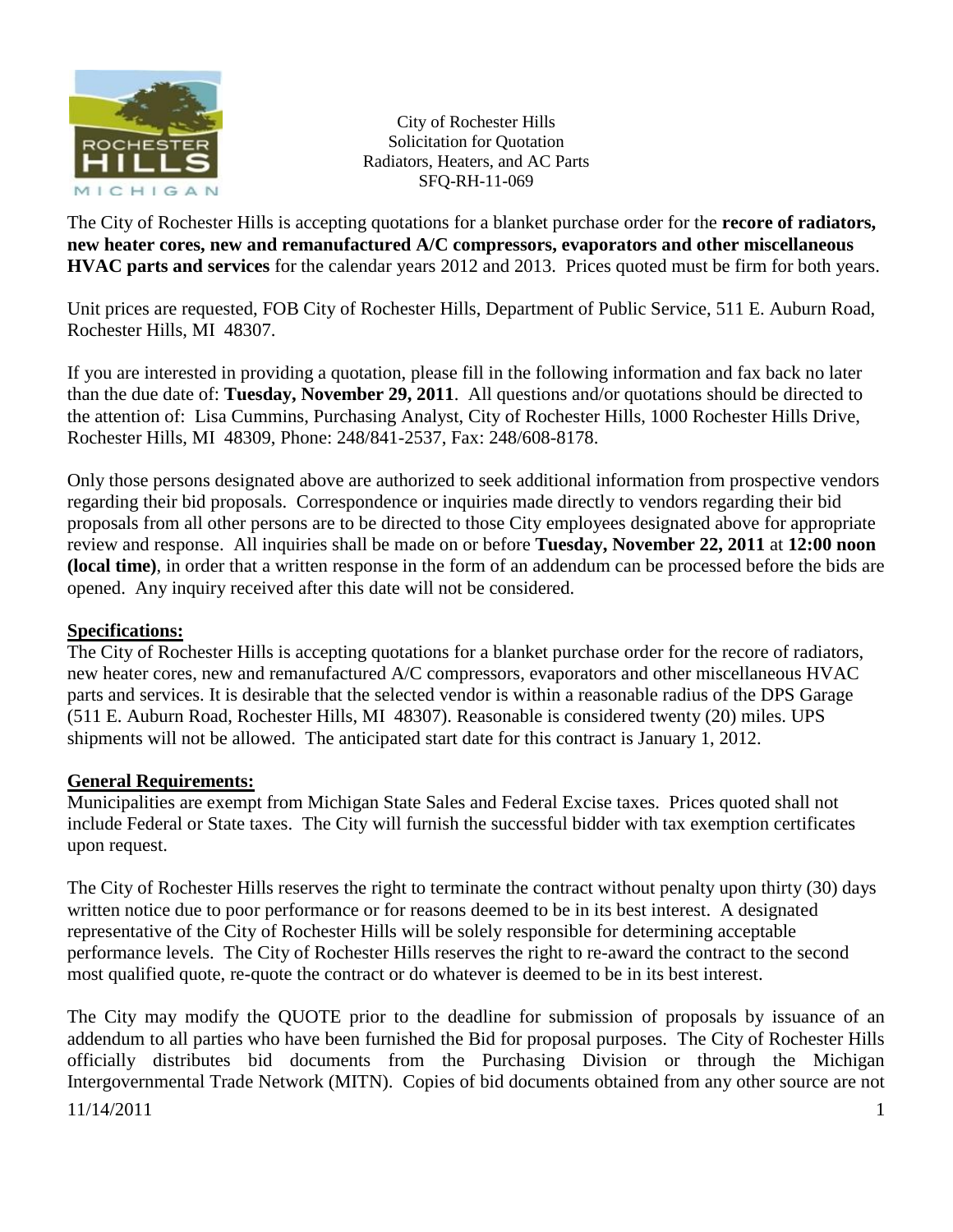

considered official copies. Only those vendors who obtain bid documents from either the Purchasing Division or the MITN System are guaranteed access to receive addendum information, if such information is issued. The first step to do business with the City is to become a registered vendor by visiting the City website at [www.rochesterhills.org,](http://www.rochesterhills.org/) select **City Services, Purchasing, Vendor Registration and link to MITN website**. Final bid results will be posted on the MITN website after award.

All bid prices shall remain in effect for at least ninety (90) days from the date of the bid opening or the award, whichever comes first, except for the successful proposer whose prices are to remain firm for the term of the blanket purchase order.

No Quote will be accepted from, or contract awarded to any person, firm, or corporation that is in arrears or is in default to the City of Rochester Hills upon any debt or contract, or that is in default as surety or otherwise, or failed to perform faithfully any previous contract with the City of Rochester Hills.

### **Award of Purchase Order:**

The City reserves the right to reject any and all quotations, and to waive any defect or irregularity in quotes. The City reserves the right to accept and separate item in the quote; and to accept the quote that in the opinion of the City is to the best advantage and interest of the public we serve.

The bid will be awarded to that responsible, responsive bidder whose bid, conforming to this solicitation, will be most advantageous to the City with not only price but also availability of product, location and quality of product considered.

#### **Insurance Requirements**

Contractor shall not commence work under this contract until he has obtained and submitted to the City of Rochester Hills, the insurance required under this paragraph. All coverages shall name the "City of Rochester Hills' as certificate holder and shall be with insurance companies licensed and admitted to do business in the State of Michigan. All coverages shall be with insurance carriers acceptable to the City of Rochester Hills.

Submit a Certificate of Insurance on an Accord Certificate form (a copy of which is attached hereto for illustrative purposes only) prior to the issuance of a purchase order meeting the minimum limits of liabilities as outlined. Certificate of Insurance shall have language the same as that shown in example.

A new certificate of insurance shall be provided to the City each year at the time of policy renewal. New certificates shall be delivered to the City in the same format as outlined in the SAMPLE certificate attached.

The Vendor shall not allow for any lapse of insurance coverage in the amounts shown in Appendix A. Failure of the Vendor to maintain the required insurance shall be grounds for contract cancellation. No work shall be performed on the site in the absence of any insurance coverage required herein.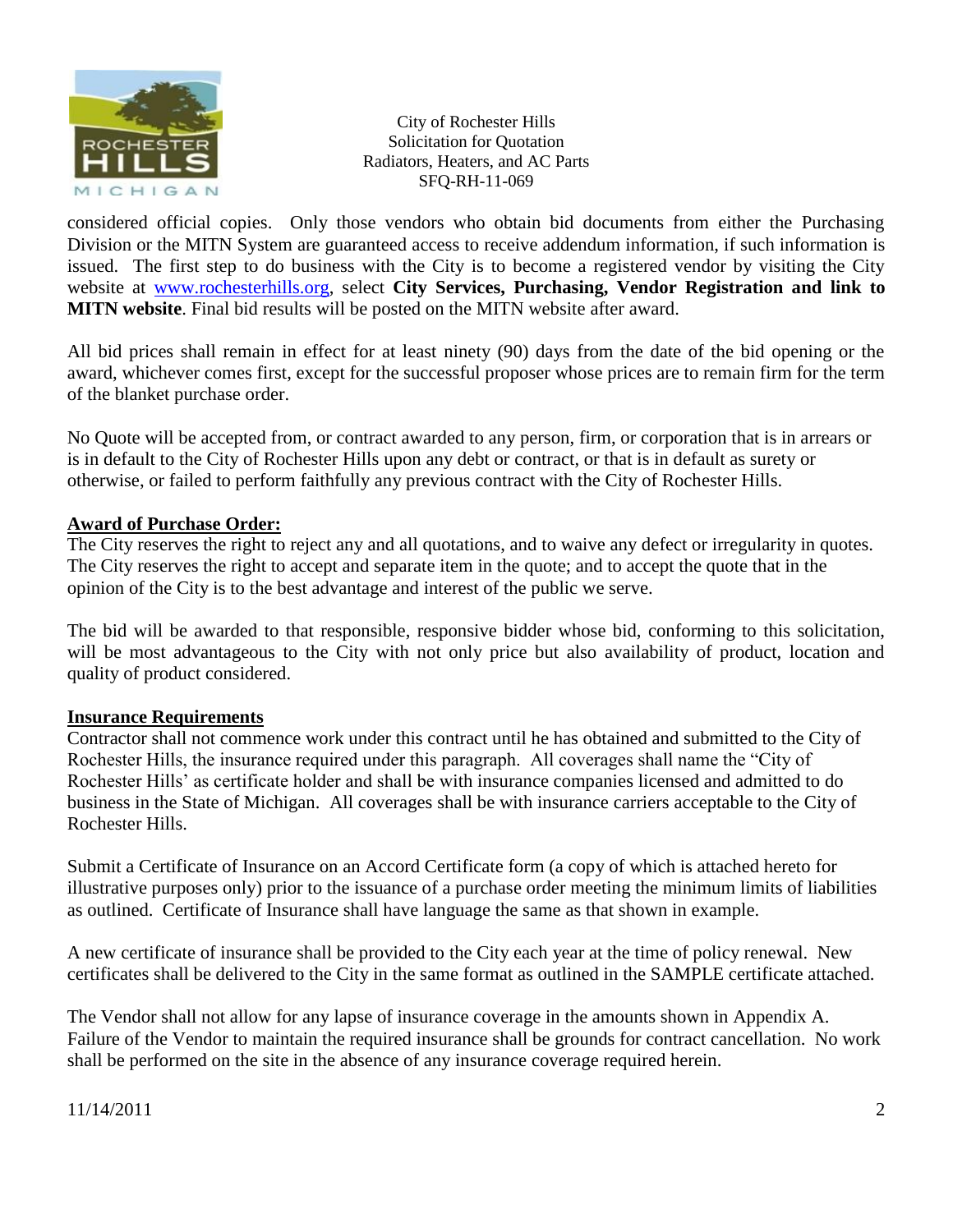

- 1. Commercial General Liability Insurance: The Contractor shall procure and maintain during the life of the contract Commercial General Liability Insurance on an "Occurrence Basis" with limits of liability not less than \$1,000,000 per occurrence and/or aggregate combined single limit, Personal Injury, Bodily Injury, Bodily Injury and Property Damage. Coverage shall include the following extensions: (A) Contractual Liability; (B) Products and Completed Operations; (C) Independent Contractors Coverage; (D) Broad Form General Liability Extensions or equivalent; (E) Deletion of all Explosion, Collapse and Underground (XCU) Exclusions, if applicable."
- 2. Motor Vehicle Liability: The Contractor shall procure and maintain during the life of this contract Motor Vehicle Liability Insurance, including Michigan No-Fault Coverages, with limits of liability of not less than \$1,000,000 per occurrence combined single limit Bodily Injury and Property Damage. Coverage shall include all owned vehicles, all non-owned vehicles, and all hired vehicles.
- 3. Umbrella Liability Insurance: The Vendor shall procure and maintain during the life of this contract Umbrella Liability Insurance with limits of liability of not less than \$1,000,000 per occurrence.
- 4. Workers' Compensation Insurance: The Contractor shall procure and maintain during the life of this contract, Workers' Compensation Insurance, including employers liability coverage, in accordance with all applicable statutes of the State of Michigan. Sole Proprietors, not subject to the Workers' Disability Compensation Act of the State of Michigan, may submit an Affidavit. (Form may be obtained from the City.)
- 5. Additional Insured: Commercial General Liability and Motor Vehicle Liability Insurance, as described above, shall include an endorsement stating the following shall be Additional Insureds. "The City of Rochester Hills, all elected and appointed officials, all employees and volunteers, all boards, commissions and/or authorities and board members, including employees and volunteers thereof. This coverage shall be primary to the Additional Insureds, and not contributing with any other insurance or similar protection available to the Additional Insureds, whether other available coverage be primary, contributing or excess."
- 6. Cancellation Notice: Workers' Compensation Insurance, Commercial General Liability Insurance and Motor Vehicle Liability Insurance, as described above, shall include an endorsement stating the following. "Should any of the above described policies be canceled before the expiration date thereof, the issuing company will mail 60 days written notice to the certificate holder named to the left."
- 7. If any of the above coverages expire during the term of this contract, the Contractor shall deliver renewal certificates and/or policies to the City of Rochester Hills at least ten (10) days prior to the expiration date. These general requirements shall be incorporated in the entire agreement between the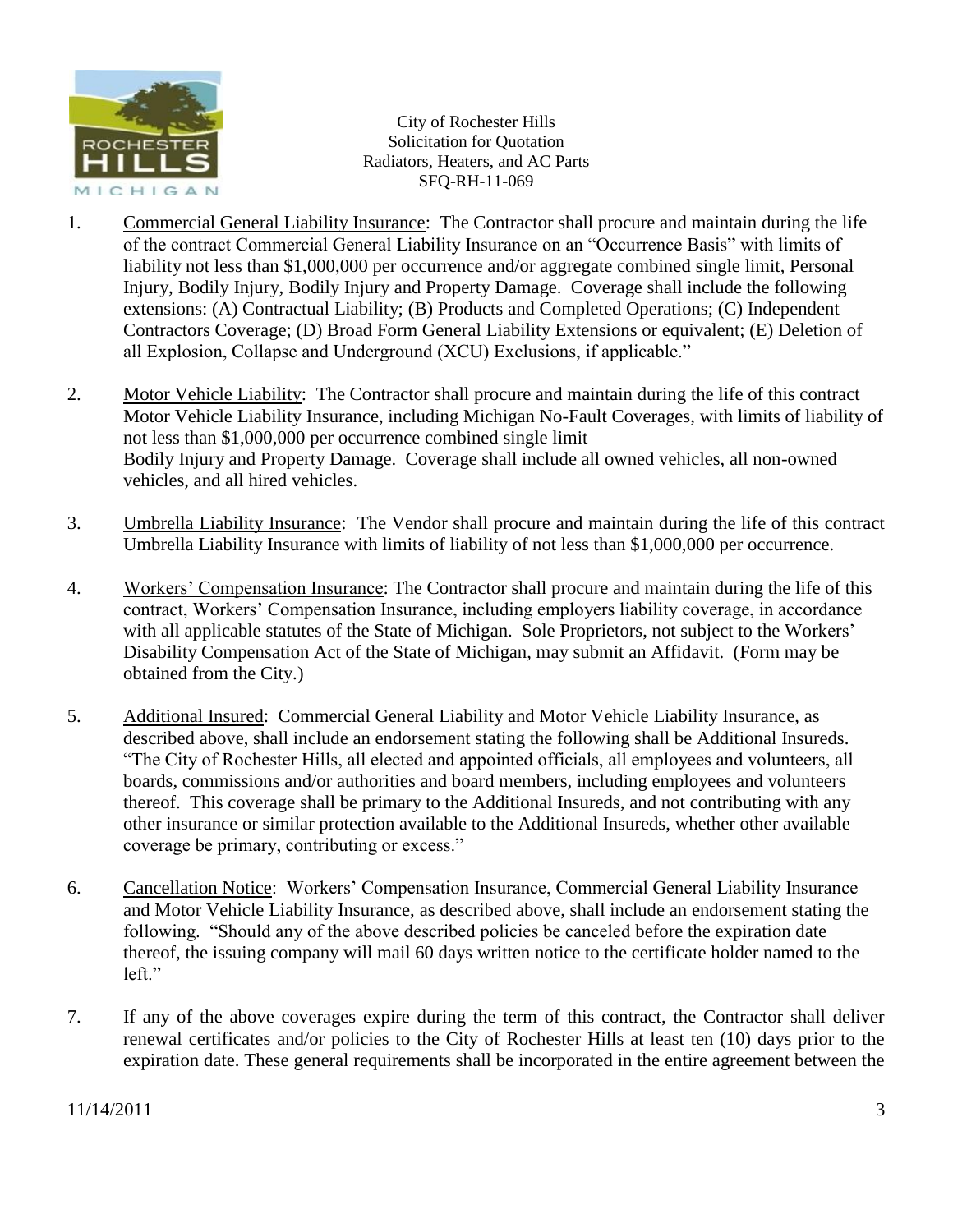

City of Rochester Hills and the Contractor. The contract shall be binding upon the parties hereto and their respective successors and assigns. Refer to Attachment A – Sample Insurance Certificate.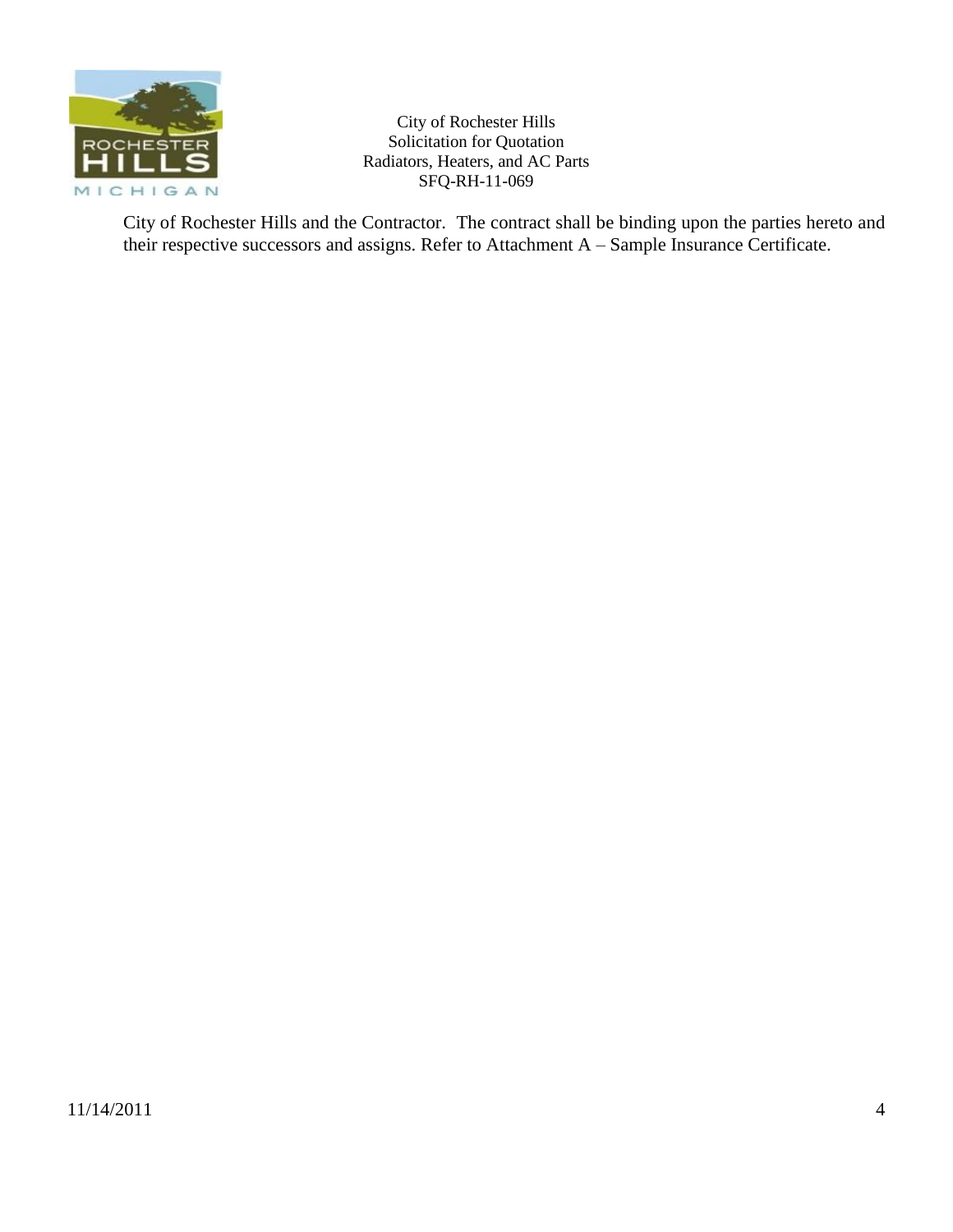

# **HOLD HARMLESS**

City of Rochester Hills Solicitation for Quotation Radiators, Heaters, and AC Parts SFQ-RH-11-069

To the fullest extent permitted by law, Vendor agrees to defend, pay in behalf of, indemnify and hold harmless the City of Rochester Hills, its elected and appointed officials, employees and volunteers and others working in behalf of the City of Rochester Hills against any and all claims, demands, suits, or loss, including all costs connected therewith, and for any damages which may be asserted, claimed or recovered against or from the City of Rochester Hills, its elected and appointed officials, employees, volunteers or others working in behalf of the City of Rochester Hills by reason of personal injury, including bodily injury and death and/or property damage, including loss of use thereof, which arises out of or is in any way connected or associated with the contract.

(Contractor Signature)

\_\_\_\_\_\_\_\_\_\_\_\_\_\_\_\_\_\_\_\_\_\_\_\_\_\_\_\_\_\_\_\_\_

\_\_\_\_\_\_\_\_\_\_\_\_\_\_\_\_\_\_\_\_\_\_\_\_\_\_\_\_\_\_\_\_\_

\_\_\_\_\_\_\_\_\_\_\_\_\_\_\_\_\_\_\_\_\_\_\_\_\_\_\_\_\_\_\_\_\_

Company Name (Printed)

(Dated)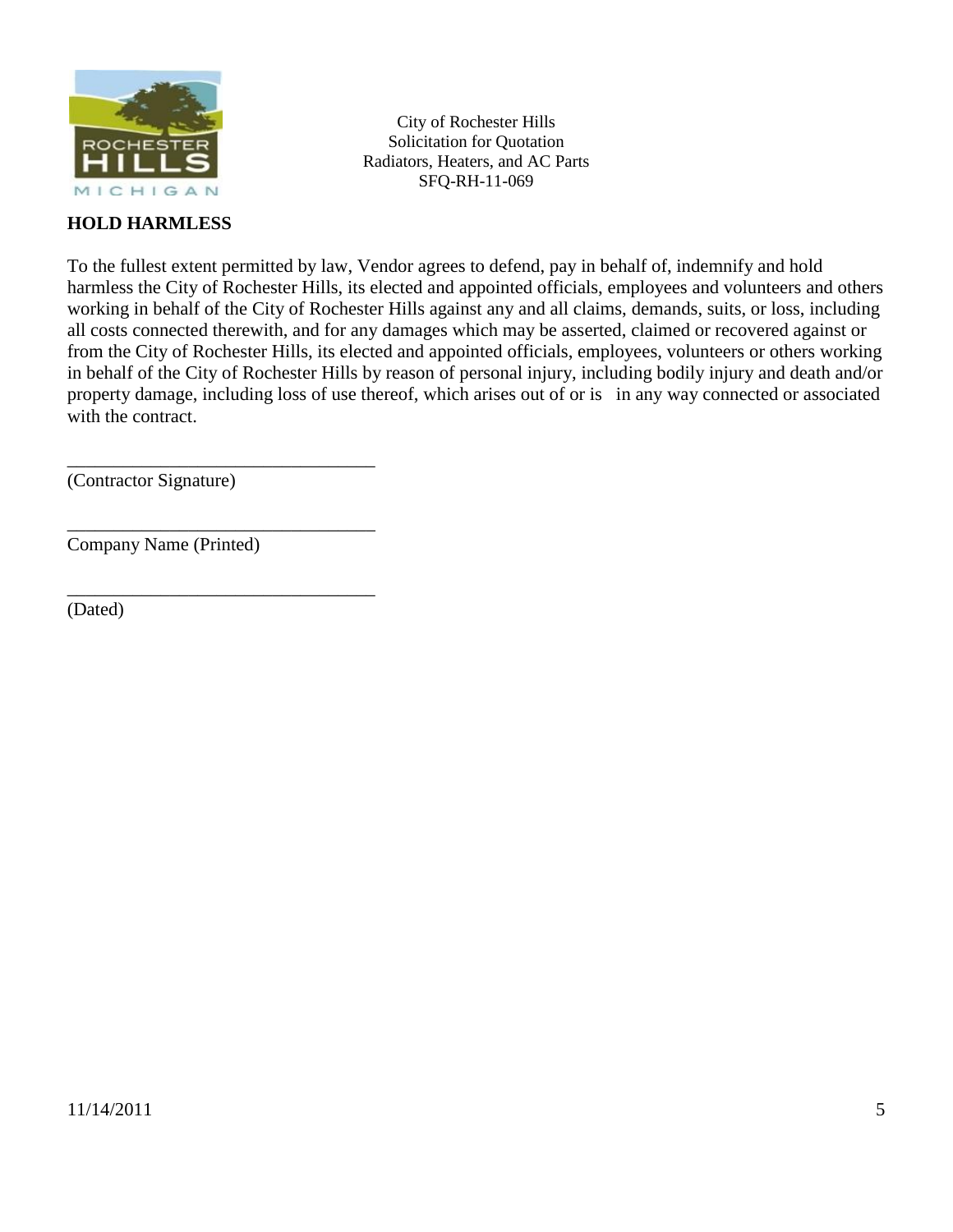

# **QUOTE FORM**

The following quantities and items are listed solely for the purpose of comparing quotes. Actual service requirements will vary.

| Qty            | Unit | Materials                                                                                           | Unit Cost     | Extended |
|----------------|------|-----------------------------------------------------------------------------------------------------|---------------|----------|
|                |      |                                                                                                     |               | Cost     |
| $\overline{2}$ | Ea   | 2005 GMC 1/2 ton pickup DPI #CU2370                                                                 | $\mathcal{S}$ | \$       |
| $\overline{2}$ | Ea   | Condenser w/dual air DPI#7-3026                                                                     | \$            | \$       |
| $\overline{2}$ | Ea   | Condenser w/out dual air DPI#7-4953                                                                 | $\mathcal{S}$ | \$       |
| $\overline{2}$ | Ea   | John Deere Loader Recore DPI#HTO214                                                                 | $\mathcal{S}$ | \$       |
| $\overline{2}$ | Ea   | 2006 GMC 34 ton Savanna Auxiliary Heater core OEM#52469301                                          | $\mathcal{S}$ | \$       |
| $\overline{2}$ | Ea   | 134A Refrigerant, 30 Pounds                                                                         | \$            | \$       |
| $\overline{2}$ | Ea   | Receiver Dryer OEM #25890358                                                                        | \$            | \$       |
| 2              | Ea   | Replacement Radiator with engine oil cooler for OEM #52487603<br>Brand Name Quoted:<br>Part Number: | $\mathcal{S}$ | \$       |

- 1. For repairs/parts other than those listed above, please complete the following: Labor rate per hour \$\_\_\_\_\_\_\_\_\_\_\_\_\_\_\_\_\_\_\_\_\_\_\_\_\_\_\_ Parts will be cost plus \_\_\_\_\_\_\_\_\_% or list less \_\_\_\_\_\_\_\_\_\_%
- 2. Does your company provide pickup/delivery service? YES NO If yes, what is the charge?  $\frac{1}{2}$
- 3. Delivery/Return of radiator can normally be made in \_\_\_\_\_\_\_\_\_\_hours/days
- 4. Does your company accept MasterCard for payment? YES NO If yes, please state any additional fees, discounts, etc : \_\_\_\_\_\_\_\_\_\_\_\_\_\_\_\_\_\_\_\_\_\_